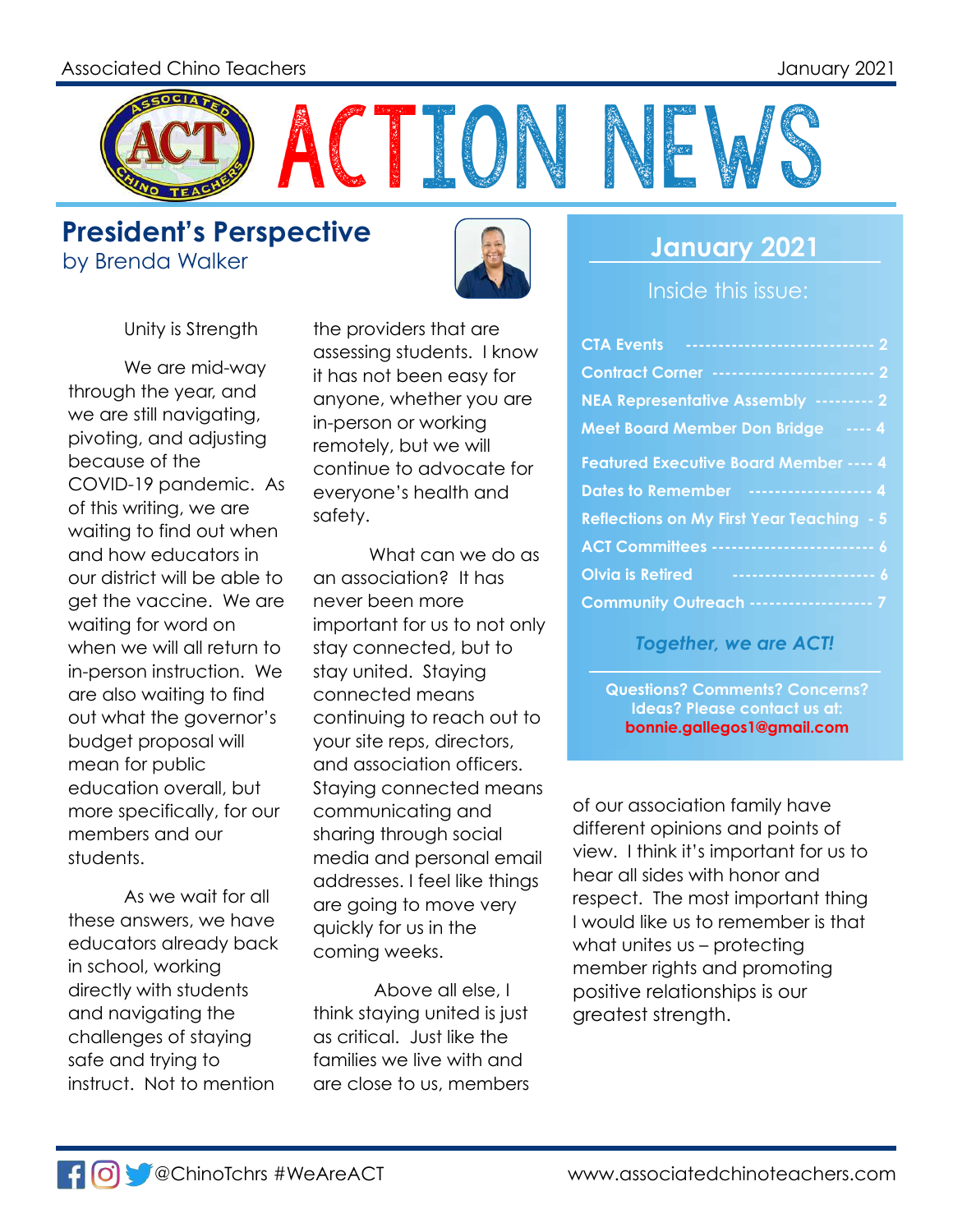#### ACTION NEWS



#### **Would you like to participate as a delegate in the NEA Representative Assembly this summer?**

To run as a state delegate, complete the online form located at [https://](https://www.cta.org/about-us/leadership/state-council/ra-delegate-declaration-of-candidacy-form) [www.cta.org/about-us/leadership/state-council/ra-delegate-declaration-of](https://www.cta.org/about-us/leadership/state-council/ra-delegate-declaration-of-candidacy-form)[candidacy-form](https://www.cta.org/about-us/leadership/state-council/ra-delegate-declaration-of-candidacy-form) or you can find the form in the Dec/Jan issue of the California Educator. The deadline is January 29, 2021.

The announcement for NEA RA local delegates will be publicized by ACT in the month of February. This year's NEA RA will be virtual.

## upcoming virtual cTA Conferences

**New Educator Weekend - North** February 19, 2021 - February 21, 2021

**Equity and Human Rights Conference** February 26, 2021 - February 28, 2021

**CTA/NEA Retired Conference** March 3, 2021 - March 5, 2021

#### **Summer Institute**

July 25, 2021 - July 29, 2021

*To get more information about these events visit [this link.](https://www.cta.org/events/list/?tribe__ecp_custom_3=Virtual&tribe_eventcategory%5B0%5D=1156)*

### **Contract Corner**



#### **Article 8.20.1 Personal and Academic Freedom**

Unit members shall have reasonable freedom in classroom presentations and discussions, and may, consistent with existing Board Policy, introduce political, religious, social or otherwise controversial material, provided that said material is appropriate and relevant to adopted course content and is within the scope of the law.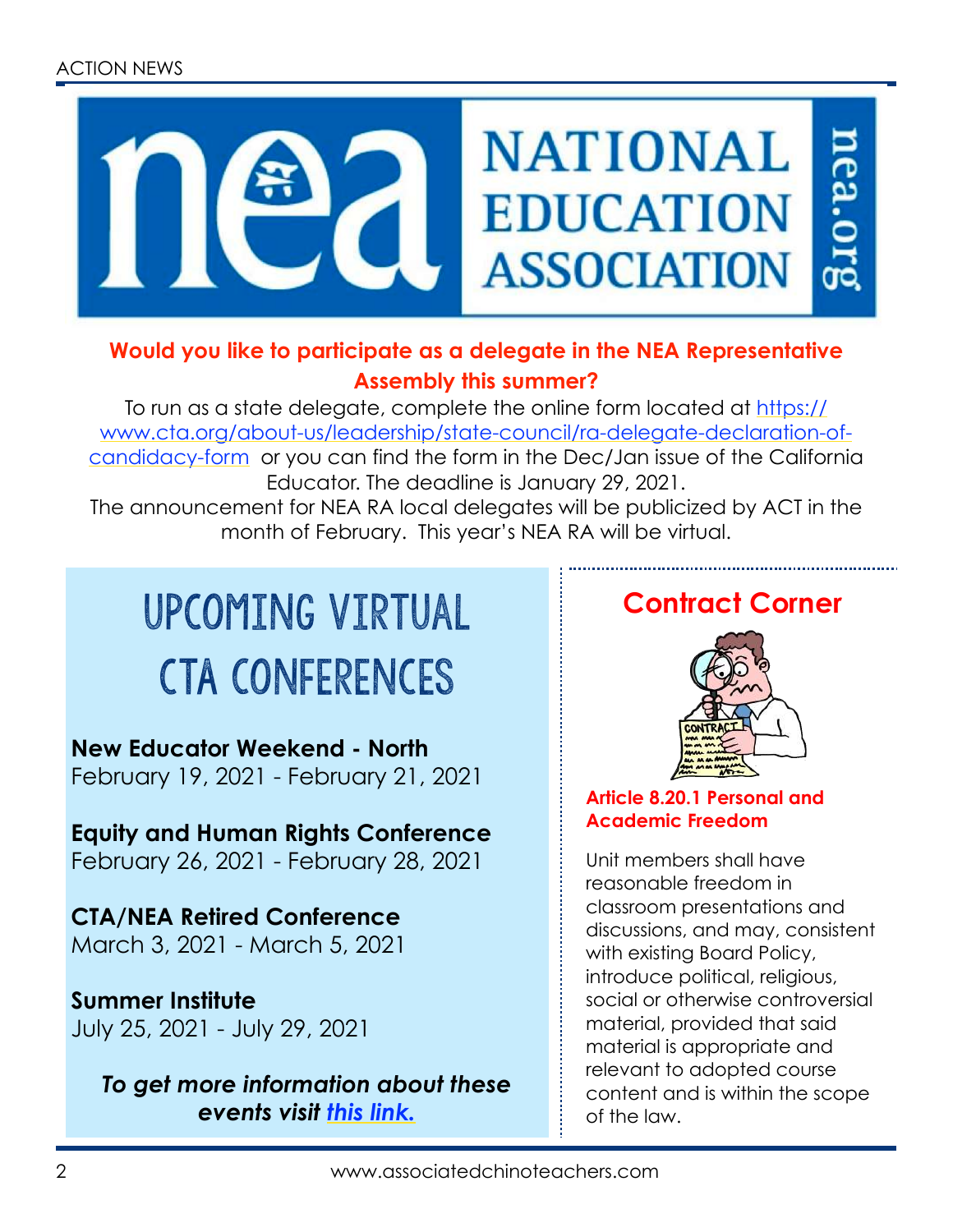#### **Meet School Board Member Don Bridge** by Bonni Gallegos





Third time's the charm! If at first you don't succeed, try again. Don Bridge was sworn in as a Chino Valley USD school board member by his friend, Senator Connie Leyva, this past December. After running for school board three times, retired teacher and former ACT member has a seat on the board.

Before his decision to run for school board, Don Bridge has had a long career in education. He began teaching in 1976 for Hacienda-La Puente Unified School District, but because after four years he hadn't received a permanent contract, he made a move to CVUSD in 1981. He earned a Masters and Credential in Special Education from Cal Poly Pomona. He was an RSP teacher at Don Lugo for a few years, but was asked to return to the general ed classroom and teach history.

Mr. Bridge moved to Ayala the second year after it opened and was there until he became ACT President in 2000. He was president from 2000-2004. He became involved with ACT far before his presidency. He has served in many roles as a union

member, including bargaining, site rep, and state council representative. Mr. Bridge was also elected to go to the NEA Convention in 1982.

Mr. Bridge attended the NEA Convention in 1982 at the L.A. Convention Center and that was where he met his wife, whom was there representing her teacher's union in South Dakota. Less than a year after meeting at a union event, they got married and will be celebrating 38 years of marriage this June. Mr. Bridge's wife left South Dakota and moved to California, where she quickly found a job at CVUSD.

After Mr. Bridge finished his final term as ACT President, he returned to Ayala for a school year and was elected to serve on the CTA Board of Directors. He served on the CTA Board of Directors for 9 years and then retired from teaching.

Mr. Bridge loves the cities that CVUSD serves and he has lived in



all three at some point in his life. He decided to run for school board because he wanted to continue to be involved in education and the community. He spent the last three years as an at-large member of the Measure G Bond Citizens Oversight Committee (2017-2020), but had to resign when he was elected to serve on the school board.



Don Bridge has participated in Principal for a Day and was often seen at school events when he was a high school teacher. He has a passion for teaching, teachers, and students. He's looking forward to serving our community and is trying to take everything week by week considering how much is changing everyday.

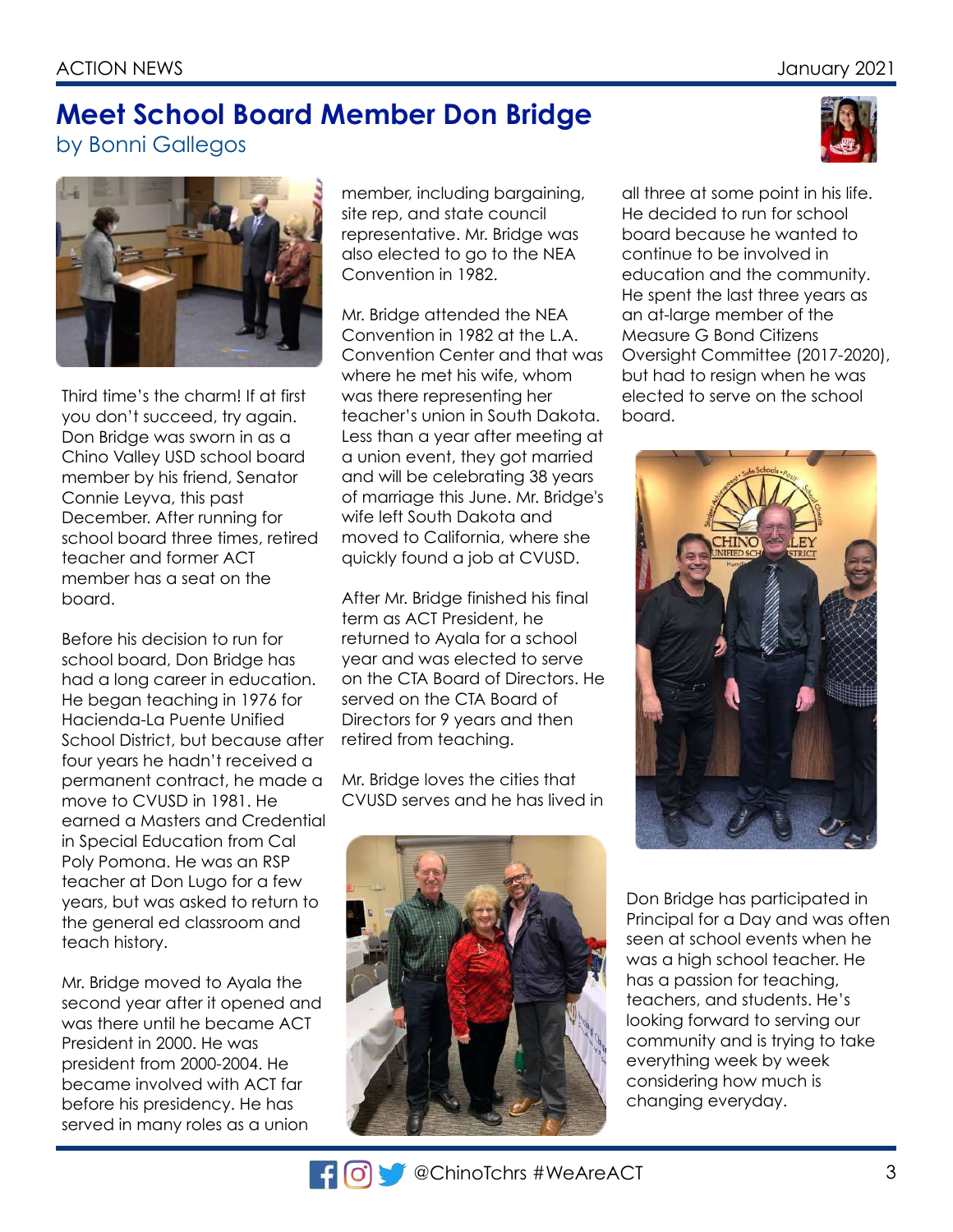### **Featured ACT Member: Michele Houska**

#### by Bonni Gallegos

Michele Houska serves in the ACT Executive Board as secretary. Michele began her career in education in 1975 teaching K-1 in Baldwin Park. She took a break and began raising a family in 1978, and after 19 years decided to return to teaching. She taught German, English, and math at different locations within Chaffey School District.

In 1999 she joined the Don Lugo Conquistadores, where she currently teaches math, but has also taught German. She has been a part of the ACT family for 21 years now.

Michele began getting involved with ACT when she was one of 14 members nominated to be site rep for Don Lugo. Thirteen of those nominees declined, but Michele decided to take on the role because Rep Council meetings are only once a month. She began attending school board meetings and getting more involved. Michele stated that she likes learning about the contract and how things work within the district.

Michele was asked to be Elections chair and a Voting Rep to Service Center One. She slowly began getting more involved and is now in her fourth year as ACT Secretary. She is

DATES TO REMEMBER

- •January is National Mentoring Month
- •January 18 is Martin Luther King, Jr Day
- •January 30 is State Council
- •February is Black History Month
- •February 1-5 is National Counseling Week
- •February 15 is Presidents' Day
- •March is Women's History Month
- •March is California Arts Education Month
- •March 2 is Read Across America
- •March 7 is Arbor Day
- •March 8 is International Women's Day
- •March 31 is Cesar Chavez Day

also the Scholarships/Recognition chair.

In her years as site rep, she has represented many teachers in meeting with administrators. Michele believes that it's important for teachers to have backing and support. She has also sat on many interview panels for selection of teachers and administrators. She believes that every member is able to gain the knowledge she has about our rights, contract, and working of the school district,

Even with teaching and union obligations, Michele has time for church activities, choir, gardening, and yard work.

SCHOOL BOARD MEETINGS **WHEN & WHERE**

Virtual meetings streamed on YouTube CVUSD channel at 6:00 pm.

- **February 4, 2021**
- **February 18, 2021**
- **March 4, 2021**
- **March 18, 2021**
- **April 15, 2021**
- **May 6, 2021**
- **May 20, 2021**
- **June 3, 2021**
- **June 17, 2021**

**Scan code for CVUSD YouTube page**

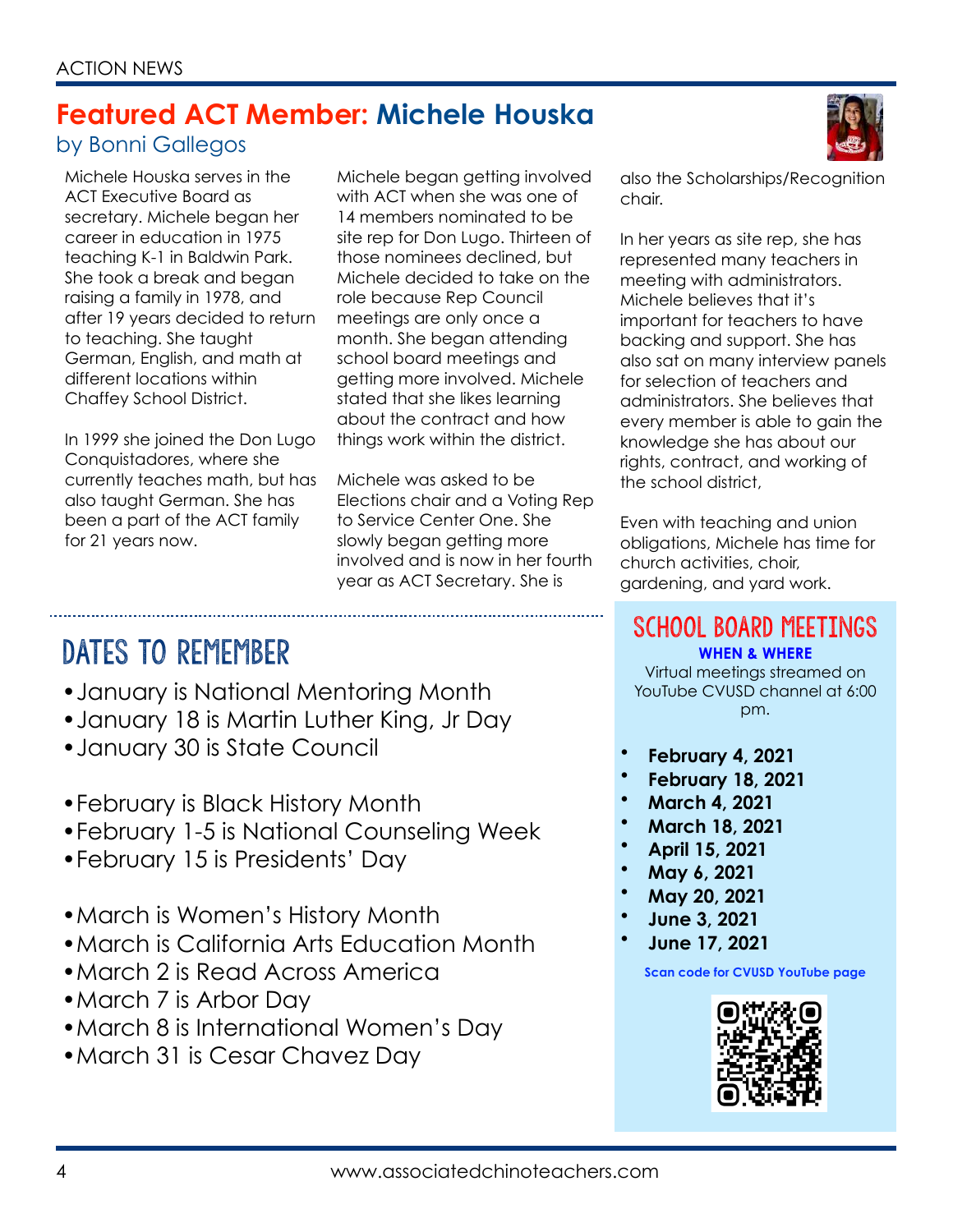### **Reflections on My First Year Teaching** by Valerie Vera-Mineer

This is my first year of teaching-VIRTUALY! Actually, it's my 29th year as an educator but it feels like my first year all over again. Like most of you, I have had to adapt to this format of teaching. It was a HUGE learning curve for someone like me who was not tech savvy in the first place.

When we learned on March 13, 2020 that we would not be returning to the classroom for the remainder of the year, I was filled with anxiety. Thank goodness for my fellow colleagues, especially my History Department, who guided those of us who struggled at the start. They were my lifelinevia group texts and/or emails, when I had a quick question or when I needed to meet online for a demonstration. This experience really opened my eyes to the student perspective and what is it like to learn something new for the first time.

During the summer, I continued to educate myself to prepare for this coming virtual year. I attend online district trainings with our technology department. I read books, listened to podcasts, attended Zoom events, and participated in a voluntary group with my school site led by teachers where we learned more about and discussed the social injustices of our country and how we could be more prepared to help our students. To prepare for my Renaissance Class where I lead student leaders, I attended the Jostens National Virtual Conference and invited my

students to attend this free event. Following this conference, Canyon Hills Junior High Renaissance had our own virtual leadership camp. Adjustments were made to create a virtual leadership camp after having a weeklong in person camp for many years.

Adapt, change, grow…Seems to be the theme of this year! At the beginning of August, I made the decision to be a teacher that wanted to go to our school site daily. Teaching from home did not work for me. I missed seeing my staff and interacting with other people. I missed my classroom and the resources I had there to teach. This was also a challenge because my classroom was under construction. I ended up purchasing a camera and sound system and borrowing an extra monitor that has been instrumental in my daily instruction. I wish the district would have offered all teachers a stipend to help with our extra costs this year regarding technology. I am sure many of you have picked up added costs to your virtual instruction whether it be hardware or software. But we make it work, right?

So, what is working for me this school year? I feel more comfortable with technology. I can use Google Classroom, Google Meets and Zoom. I still have many more things to learn like Padlet, Canva, Pear Deck, Ed Puzzle, but it will come. I have

moved back into my new and improved classroom at the beginning of January and next week will learn how to use my ViewSonic Smart Board. I have learned to ask questions and seek out the information I need. I used to be embarrassed about my lack of knowledge about technology but now have no problems asking for help. That is growth!

In conclusion, I hope my reflection brings something of use to you. Please know that I have had days where I have been mad, angry, sad, weepy, anxious, nervous, and frustrated by our current situation. I too want things back to "normal" and to have this pandemic end. In the meantime, I have learned that if I cannot change the circumstances, I must change my attitude. I need to focus on the things I can control and let everything else go. I must take care of myself first before I can be of service to others. You are all doing amazing things everyday by just showing up for our students! We can get though this year together. I believe in you!



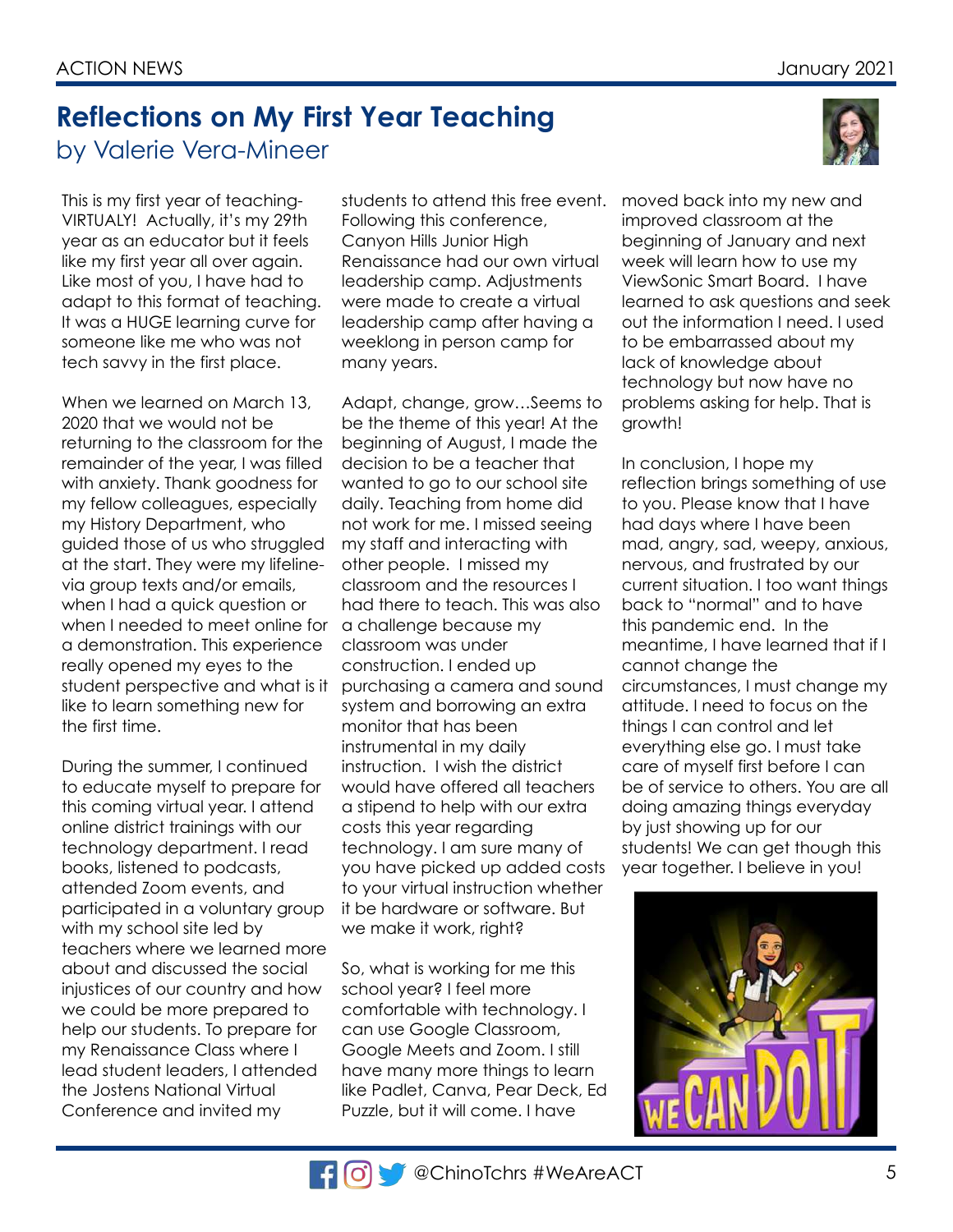# ACT Committee News

### **Equity & Human Rights**



ACT members have the pulse of what is important and relevant in the classroom. Thank you to the members that provided valuable feedback in the November, 2020 survey. Responses showed you would like the committee to watch for the developments of the ethnic studies curriculum. An Ethnic Studies subcommittee will develop a plan to introduce Ethnic Studies courses to the district. Interested members can reach out to Larry Casias: **[scienceman59@sbcglobal.net](mailto:scienceman59@sbcglobal.net)** 

Our members expressed interest in racial justice training as well as restorative justice practices provided for racist/hate speech victims. The committee researches and disseminates

information via email and on our social media pages concerning racial justice trainings offered by our local, Service Center One, California Teachers Association, and the National Education Association. Visit the EHR Committee page on the ACT website for up-to-date and relevant resources that can be implemented in the classroom: **[associatedchinoteachers.com/](http://associatedchinoteachers.com/human-rights) [human-rights](http://associatedchinoteachers.com/human-rights)**

California Teachers Association organizes conferences addressing issues highlighted in the survey ranging from diversity and representation in the curriculum to identity politics dealing with race, culture, and gender. Consider attending a CTA conference and consider the benefits:

- All CTA conferences this year are free
- Earn university credit/ professional development credit
- CTA will reimburse the \$75 fee

for credit if enrolled through Chico State

- Attend amazing workshops and trainings conducted by passionate educators and professionals
- Get involved and visit the website: ctago.org

The work of the EHR Committee is ongoing. We would like to welcome Walter Ford, Keane Misawa, and Michael Rolland onto the committee. We look forward to growing the committee to move important priorities like those listed above onward. To connect in solidarity,

## **Health and Welfare**

**Do you have questions about your health benefits?** Visit the following sites for information:

Kaiser: **<https://my.kp.org/cseba/>** Blue Shield: **[https://blueshield](https://blueshield-prod.modolabs.net/bsca12)[prod.modolabs.net/bsca12](https://blueshield-prod.modolabs.net/bsca12)**

### **New Budget Committee Looking for Members**

The following are the functions of the committee:

- To develop the Association's annual budget for consideration of the next fiscal year.
- To hold meetings and conduct periodic informational surveys in order to receive

membership input during all phases of its preparation.

- To make recommendations to the Executive Board on any items of proposed expenditures which are not included in the current budget of the Association.
- To review proposals, upon referral by the Executive Board

and/or Rep Council, which have implications for future budgets of the Association.

• To provide continuous review of the fiscal status of the Association.

If you are interested, contact Brian Lawhorn: **[act.treasurer2019@gmail.com](mailto:act.treasurer2019@gmail.com)**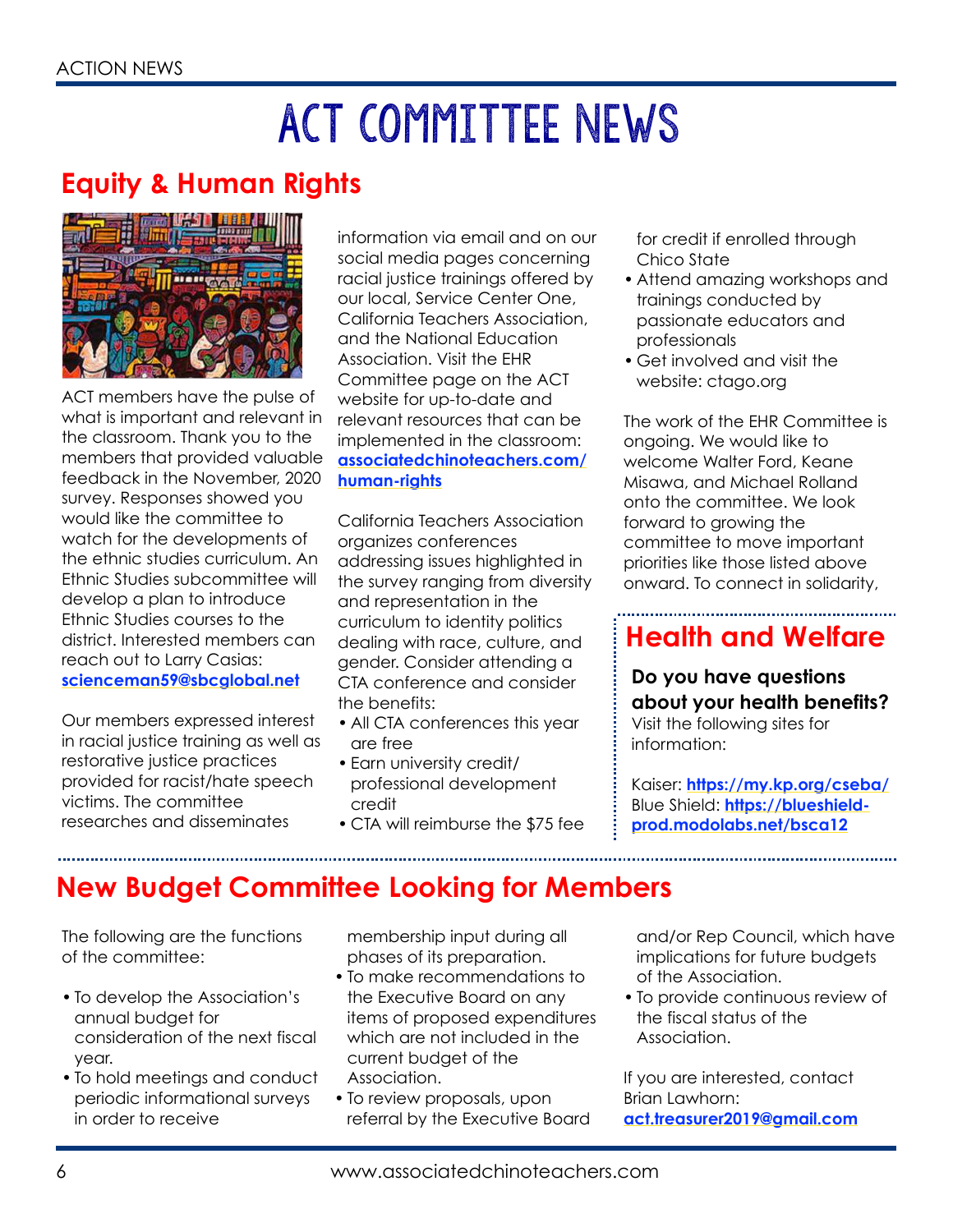## **Congratulations to Our Beloved Olivia**

ACT office manager, Olivia Esparza, retired on January 20, 2021 after 21 years and 8 months with the association. Many members have had the opportunity to meet her or just speak to her when calling the office with questions. She has worked with many presidents and served as a helping hand to many. The dedication that she had for her job is tremendous and all of her hard work will truly be missed. Best wishes Olivia!



## **Welcome All New Members to the ACT Family**

Valerie Alvarez Marisela Banuelos Christina Herrera Leslie Warn Kurt Klassan Joseph Macdonald Cory Powlowsui Janice Lipsey Steven Makorow Kyle Martinez Cynthia Guzman Eduardo Peraza

## **Community Outreach**

For many years, ACT has thrived to give back to the community. Even with the pandemic, we were able to give back to a few causes this holiday season.

Assembly member Freddie Rodriguez hosted an annual toy drive and open house for the community. This year we were able to donate \$150 in toys.

ACT also helped with a donation of \$200 to Make A Child Smile.